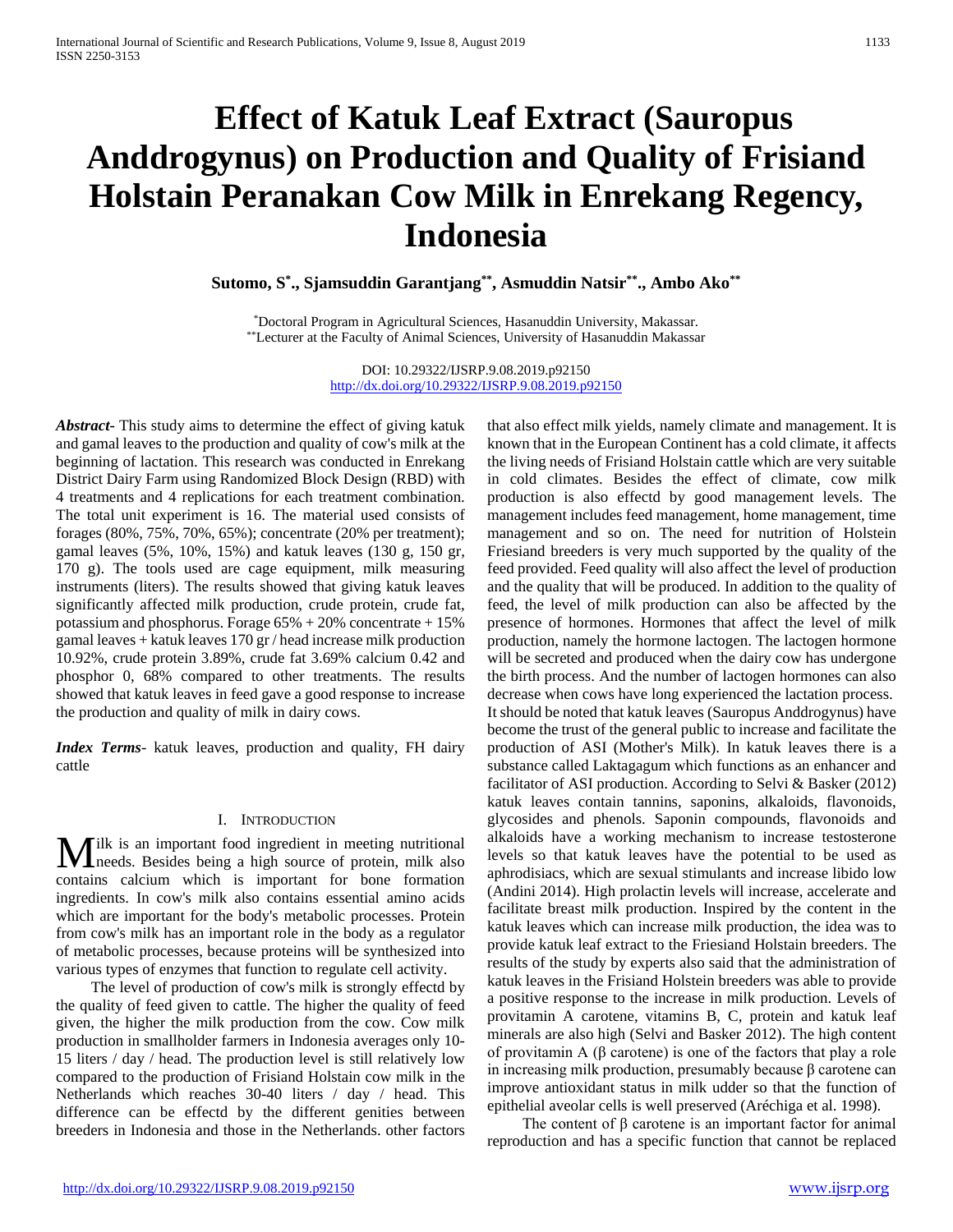by vitamin A (Vienna, 2008). The vitamin E content of katuk leaves is 426 mg / kg, besides the katuk leaf vitamin C is also quite high, which is 136 mg / 100 g dried (Petrus, 2013). Katuk leaves contain isoflavonoids of 143 mg / g which resemble estrogen and can slow down the reduction of bone mass. Katuk leaves also contain saponins which are efficacious as anticancer, antimicrobial and enhance the body's immune system. Katuk leaves are rich in chlorophyll which is equal to 8% of dry matter (Andarwulan et al., 2010; Andini, 2014). This research is expected to give responsibility to the treatment being tested.

## II. MATERIAL AND METHOD

# *A. Research Sites*

 The study was conducted in Enrekang Regency. This study lasted 240 days. Measurement of samples for milk production is carried out in the field and analysis of the quality of milk is carried out in the Livestock Chemistry Laboratory, Faculty of Animal Science, Hasanuddin University, Makassar.

### *B. Research Material*

 The material used is forage consisting of forages (80%, 75%, 70%, 65%); concentrate (20% per treatment); gamal leaves (5%, 10%, 15%) and katuk leaves (130 grams, 150 grams, 170 grams). use 16 dairy cows, with a body weight of 300-400 kg, with lactation of 1-6 months. The equipment used by salther scales to measure the amount of feed consumption, measuring cup for measuring milk production in liters, buckets for storing milk during milking and plastic bottles to take milk samples and other equipment.

# *C. Research Design*

 The study used a Randomized Block Design (RBD) with 4 treatments and 4 replications (Gomez and Gomez, 2015) consisting of, Treatment P1 = Forage  $80\% + 20\%$  concentrate, P2  $=$  Forage 75% + 20% concentrate + 5% gamal leaf + 130 grams of katuk P3 leaves = Forage  $70\% + 20\%$  concentrate + 10% gamal leaves + 150 g katuk leaves,  $P4 =$ Forage 65% + 20% concentrate + 15% leaves of gamal +170 gram leaves katuk.

#### *D. Method of Collecting Data*

 The research cows were given forage, gamal leaves, concentrates and katuk leaves for one month continuously for adjustment and data collection carried out for 14 days. Each cow is placed in an individual cage randomly and given an estrak katuk leaf that has been mixed with elephant grass (Pennisetum purpureum), gamal and concentrate. The changes observed were: a) Milk production (measured by liters) milking twice a day (milk amount milking results in the morning and evening), b) At the end of the study each treatment was taken 0.25 liters of milk each in the morning and evening milking to analyze the quality of milk, fat content, protein content and minerals (calcium, phosphorus, ) The data obtained was processed and analyzed by variance analysis according to the Randomized Block Design (RAK) pattern, (AOAC, 1984).

# *E. Data Analysis*

 Data were analyzed using SPSS 16 Software Program based on Randomized Block Design and Repeated by 3 times.

### **Milk Production**

 The results of the study regarding the effect of katuk leaves on the production and quality of FH dairy cow milk can be seen in Table 1 as follows:

Table 1. Average Milk Production (l / tail / day) in Holstein Fries (FH) Dairy with supplementation, forage, gamal leaves and katuk leaves (Sauropus androgynus) at different levels.

| Deuter | Treatment       |                 |                 |                   |  |  |
|--------|-----------------|-----------------|-----------------|-------------------|--|--|
| onomy  | P1              | P <sub>2</sub>  | P3              | <b>P4</b>         |  |  |
| 1      | 5,44            | 5,60            | 9,25            | 10,88             |  |  |
| 2      | 6,65            | 7,12            | 10,45           | 11,06             |  |  |
| 3      | 6.99            | 7,18            | 9,89            | 11,43             |  |  |
| 4      | 7,81            | 9,10            | 10,05           | 10,34             |  |  |
| Total  | 26,89           | 29,00           | 39,64           | 43,71             |  |  |
| Averag | $6,72\pm0,$     | $7,25+0,$       | $9,91\pm0,$     | $10,92 \pm$       |  |  |
| e      | 25 <sup>a</sup> | 36 <sup>b</sup> | 64 <sup>c</sup> | 0,59 <sup>d</sup> |  |  |

Description: Different superscripts on the same line show a significant effect  $(P < 0.05)$ 

P1 = Forage  $80\% + 20\%$  concentrate P2 = Forage 75% + 20% concentrate  $+ 5\%$  gamal leaf  $+ 130$  gram katuk leaves P3 = Forage  $70\% + 20\%$  concentrate  $+ 10\%$  gamal leaf  $+ 150$  gram katuk leaves  $P4 =$  Forage 65% + 20% concentrate + 15% leaves of gamal +170 grams of katuk leaves

 Based on Table 1 shows that giving katuk leaves (Sauropus androgynus) at different treatment levels significantly affected FH dairy cow milk production. The highest average milk production (liters / head / day) during the study on treatments P4, P3, P2, and P1. This production average shows an increase in milk production, where the increase from P1 to P2 is 0.53%, P1 to P3 is 3.19%, and P1 to P4 is 4.2%. Dairy cow milk production in this study is classified as low, because the age range of 2-3 year dairy cows is young and is in the lactation period I and II. The results of Marwah's research (2010) state that the nutrients present in katuk leaves in the form of proteins and other active substances can effect the increase in milk production. This means that by giving katuk leaves to dairy cows, it can increase milk production and can meet the nutritional adequacy needed both in basic living needs, milk production and the need for growth for young livestock. However, the results of this study did not show a significant effect on the increase in milk production of FH dairy cows, this was due to the low level of katuk leaf administration.

 Suprayogi A. et al. (2013) said that the dose of IPB-3 product with a dose (dose) was given per consecutive day in each group of 100g (P-100), 150g (P-150), 200g (P-200), in cattle milk approximately 10 days before birth until approximately 2 months the results show a good response to milk production parameters. It also strongly supports his research that was conducted in 2000 that the efficacy of katuk leaves on milk production in lactating sheep, although the study still used 70% crude alcohol extract and the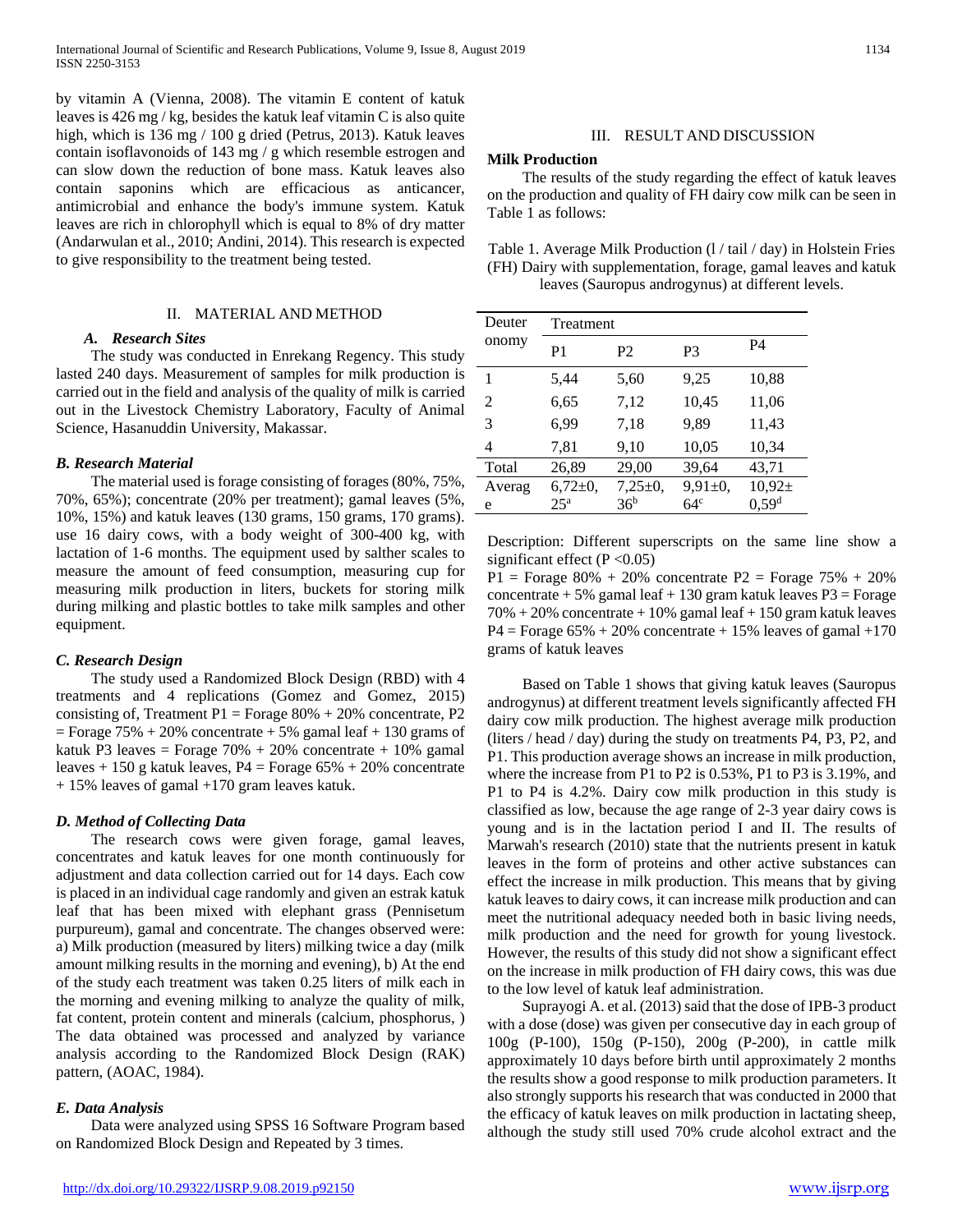suspension of katuk leaves dried but gave a good response. Another study also using the katuk leaf hexane fraction also showed signs of increasing milk production compared to the control group in experimental lactation mice. (suprayogi. 2015) Until now it has been known that the active compounds in hexane (nonpolar) solvents are active compounds that play a role in increasing milk production.

## **Quality of Milk**

 The results of the study on the effect of katuk leaf supplementation (Sauropus androgynus) on the milk quality of Holstein Friesian (FH) dairy cows in Enrekang Regency can be seen in Table 2.

Table 2. Coarse Protein and Coarse Fat, Calcium, and Phosphorus of FH Dairy Cow milk by giving different leaf levels of katuk.

| Variable                 | Treatment                          |                           |       |                           |       |                           |   |  |
|--------------------------|------------------------------------|---------------------------|-------|---------------------------|-------|---------------------------|---|--|
|                          | P1                                 | P <sub>2</sub>            |       | P <sub>3</sub>            |       | <b>P4</b>                 |   |  |
| Crute<br>protein<br>(% ) | 3,08<br>$\pm$<br>$0,13^a$          | $3.48 \pm$<br>$0.35^{b}$  |       | 3,65<br>0,33c             | $\pm$ | 3.89<br>0.72 <sup>d</sup> | 土 |  |
| Fat<br>Grade<br>(% )     | 2,31<br>$\pm$<br>0.28 <sup>a</sup> | 3,12<br>0,17 <sup>b</sup> | $\pm$ | 3,19<br>0.48 <sup>c</sup> | $\pm$ | 3.69<br>0.35 <sup>d</sup> | 土 |  |
| Calcium                  | $0.11\pm$<br>0.18                  | 0,12<br>0,15              | $\pm$ | 0,13<br>0,38              | $\pm$ | 0,14<br>0.46              | 土 |  |
| Phospor                  | $0.14 \pm$<br>0.18                 | 0,15<br>0,27              | 土     | 0.15<br>0,58              | 土     | 0,19<br>0.45              | 土 |  |

Description: Different superscripts on the same line show a significant effect ( $P < 0.05$ )

 $P1 =$  Forage 80% + 20% concentrate  $P2 =$  Forage 75% + 20% concentrate  $+ 5\%$  gamal leaf  $+ 130$  gram katuk leaves P3 = Forage  $70\% + 20\%$  concentrate  $+ 10\%$  gamal leaf  $+ 150$  gram katuk leaves  $P4 =$ Forage 65% + 20% concentrate + 15% leaves of gamal +170 grams of katuk leaves

#### **Crude protein**

 Based on the results of the study (Table 2) showed that the treatment with katuk leaf administration had a significant effect (P  $\langle 0.05 \rangle$  on crude protein, crude fat. The results of this study indicate that there is an increase in the quality of milk, especially in crude protein content. It can be assumed that katuk leaves can maintain milk protein content even though it has not shown a higher number. Increased levels of protein in milk depends on the intake of protein in animal feed which forms amino acids and is absorbed by the body through blood (Mugen, 1987). The value of milk protein is effectd by the administration of concentrate. The higher the concentration, the higher the level of milk protein (Sukarni 2006). In addition, the results of the Garantjang and Mide (2011) study state that katuk leaves added to feed can increase milk protein for dairy cattle. The addition of katuk leaves gives a positive response to the quality of milk.

 Milk protein is determined by the nutritional content of food intake during the period before and after childbirth. The content of milk protein levels is positively correlated to feed energy, especially soluble carbohydrates. Its availability facilitates the

formation of propionate so that it reduces the need for amino acids for gluconeogenesis which makes amino acids more available in the small intestine and protein synthesis in milk cells (Dwicipto, 2008).

### **Fat Grade**

 The average crude fat content of milk in each treatment is shown in Table 2. Milk Fat Grades in each treatment showed values above SNI where SNI standards were 3.00 (SNI, 2011). This is because the nutrient consumption of feed in the ration is sufficient for the needs of FH dairy cows, because milk Fat Grades are effectd by the nutrients contained in the feed. If the amount of feed given has a low quality, it will affect the quality of FH dairy cows. Dwiyanto (2011) reports that milk Fat Grades are different, effectd by several factors such as nation, individual, lactation stage, season, nutritional status, feed type, health and age of livestock. Foods with low crude fiber content can reduce milk Fat Grades and also reduce milk production slightly.

 Milk Fat Grades are effectd by various factors including the availability of milk fat forming precursors, where the main precursors are acetic acid and beta-hydroxy butyrate. Ghani (2010) continued, which states that milk Fat Grades are effectd by feed because most of the milk components are synthesized in the udder from simple substrates derived from feed. Forage feed is closely related to the fat content of milk, because the fat content of milk is effectd by the production of acetic acid in cattle rations derived from high-fiber, crude fibrous feed ingredients.

 Calcium and phosphorus levels The results of the variance analysis showed that katuk leaves at levels that were not significantly different ( $p$  > 0.05) on calcium and phosphorus. The highest mineral (Ca, and P) content in treatments P4, P3, P2 and P1. The results obtained indicate that the levels of Ca and P in milk are still normal or still in accordance with the standard, in accordance with the opinion of Rahman et al. (1992) that mineral elements in milk are relatively present in a fairly high concentration of Ca: 0.112% , P: 0.095%, K: 0.138%, Mg: 0.013%, Na: 0.095%, CI: 0.109% and S: 0.01%. This is reinforced by Anonim (2002) that milk for dairy cows is rich in minerals Ca, P, K, Cl and Zn, but low in minerals Mg, Fe, Cu and Mn. Mineral element Ca is not found in the katuk leaf supplement composition used . Even so, the mineral content of Ca obtained from the supplementation of sweet potato leaves in milk is still less than the control treatment with a difference of 14% and 13% at levels 3 kg and 6 kg, respectively. The low mineral content of Ca in katuk leaf supplementation may be caused by Ca content in animal feed such as legumes in this case gamal and grasses which are supplemented with katuk leaves have been fulfilled or sufficient. In accordance with the opinion of Anonim (2002) that legumes are usually rich in minerals Ca.k, Mg, Fe, Cu, Zn, Co, Ni and S, then the grass contains a lot of minerals Ca, Mg, Fe, Zn, Mn, Mo and Si. This is then reinforced by the opinion of Hadiwiyoto (1994) that the Ca content in milk is constant. Efforts to increase the Ca content in milk by providing foods that contain a lot of Ca salt cannot have a real effect.

 In the supply of dairy cow feed ingredients must consider the factor of palatability, nutritional value, availability and not compete with human needs and affordable prices. Dairy cow feed should consist of two feed groups, namely forage feed and concentrate feed. Forage is the main food for ruminants because